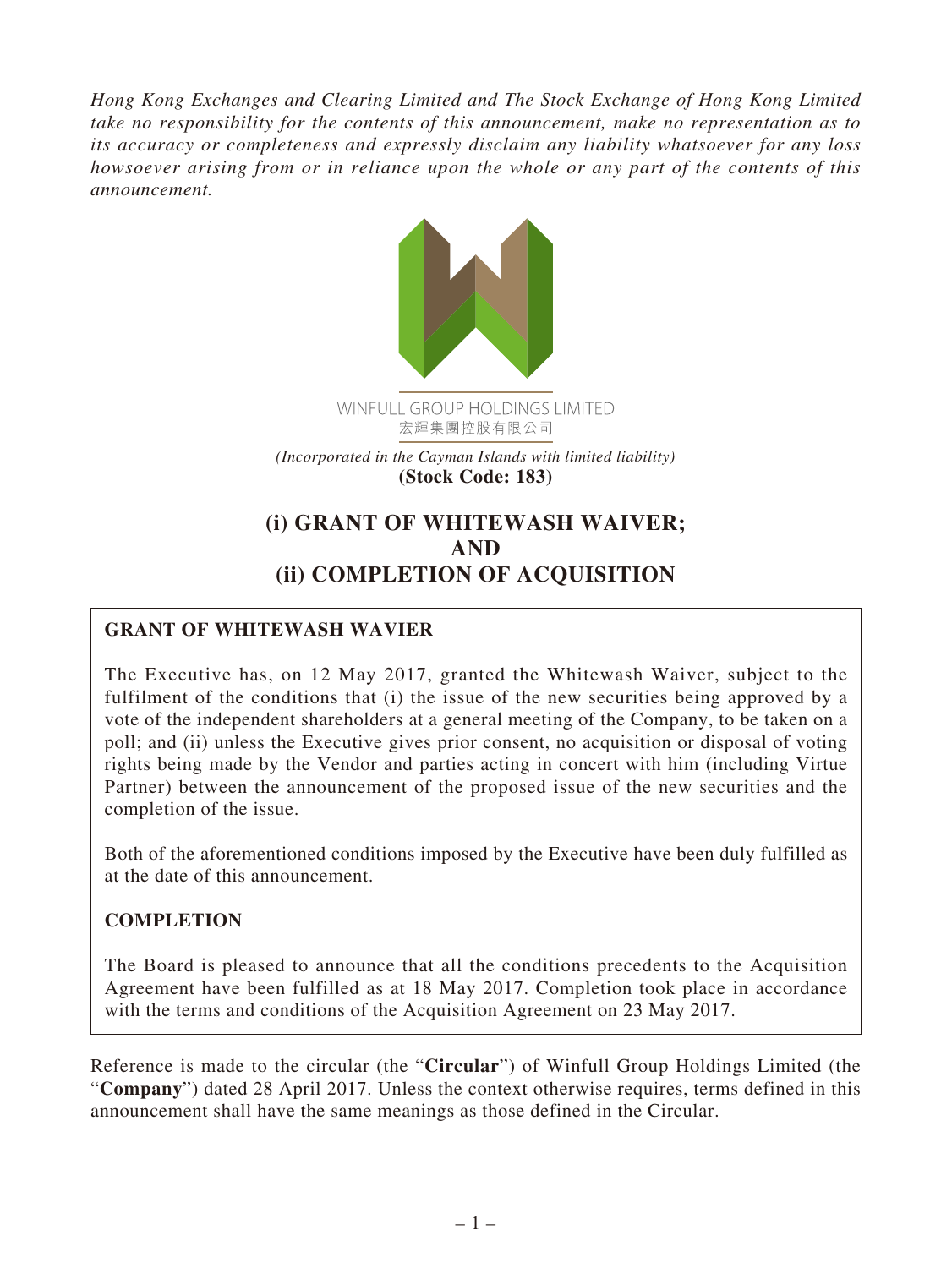#### **GRANT OF THE WHITEWASH WAIVER**

The Executive has, on 12 May 2017, granted the Whitewash Waiver, subject to the fulfilment of the conditions that (i) the issue of the new securities being approved by a vote of the independent shareholders at a general meeting of the Company, to be taken on a poll; and (ii) unless the Executive gives prior consent, no acquisition or disposal of voting rights being made by the Vendor and parties acting in concert with him (including Virtue Partner) between the announcement of the proposed issue of the new securities and the completion of the issue.

Both of the aforementioned conditions imposed by the Executive have been duly fulfilled as at the date of this announcement.

#### **COMPLETION**

The Board is pleased to announce that all the conditions precedents to the Acquisition Agreement have been fulfilled as at 18 May 2017. Completion took place in accordance with the terms and conditions of the Acquisition Agreement on 23 May 2017 as a result of which a total of 2,409,625,668 Consideration Shares were issued to Virtue Partner as directed by the Vendor. Following Completion, the Target Company has become a wholly-owned subsidiary of the Company and the financial results of the Target Company will be consolidated in the consolidated financial statements of the Group.

#### **EFFECT ON SHAREHOLDING STRUCTURE OF THE COMPANY**

The shareholding structure of the Company before the allotment and issue of the Consideration Shares) are set out below:

| <b>Shareholders</b>                     | <b>Immediately prior to</b><br>Completion |                           | <b>Immediately</b> upon<br>Completion |                           |
|-----------------------------------------|-------------------------------------------|---------------------------|---------------------------------------|---------------------------|
|                                         | Number of<br><i>issued Shares</i>         | Approximate<br>Percentage | Number of<br><i>issued Shares</i>     | Approximate<br>Percentage |
| The Vendor and his concert parties      |                                           |                           |                                       |                           |
| The Vendor (Note)                       | 7,328,000                                 | $0.23\%$                  | 7,328,000                             | $0.13\%$                  |
| Virtue Partner (Note)                   | 936,794,000                               | 29.85%                    | 3,346,419,668                         | 60.32%                    |
| Sub-total                               | 944,122,000                               | 30.08%                    | 3, 353, 747, 668                      | 60.45%                    |
| Mr. Ngan Man Ho (an executive Director) | 248,000                                   | 0.01%                     | 248,000                               | $0.01\%$                  |
| <b>Public Shareholders</b>              | 2,194,130,000                             | 69.91%                    | 2,194,130,000                         | 39.54%                    |
| <b>Total:</b>                           | 3,138,500,000                             | 100.00%                   | 5,548,125,668                         | 100.00%                   |

*Note:* Virtue Partner is a company incorporated in the BVI with limited liability and is wholly beneficially owned by the Vendor.

> By order of the Board **Winfull Group Holdings Limited Lee Wing Yin** *Executive Director*